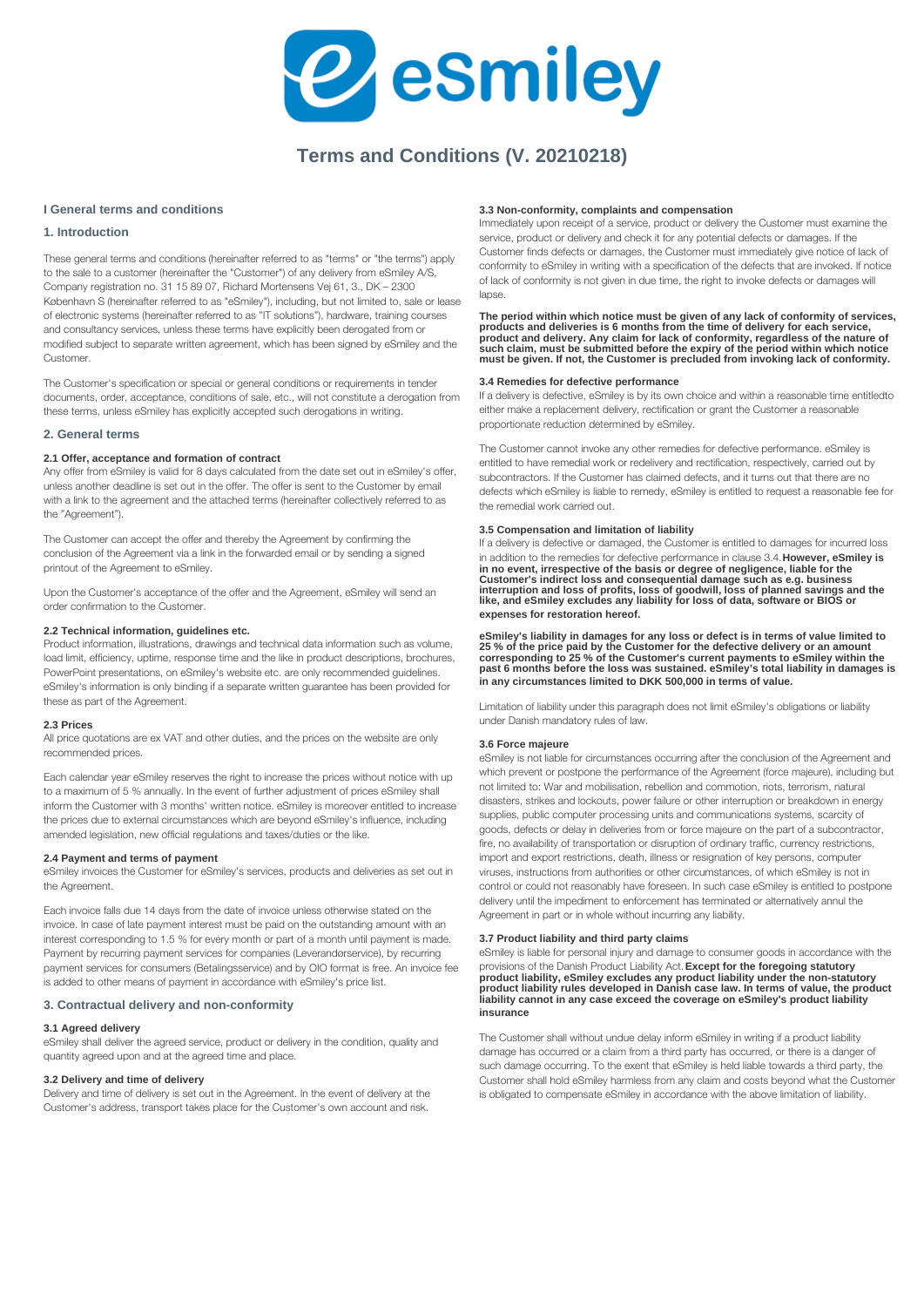#### 4. Other conditions

#### 3. Term and termination

4.1 Confidentiality eSmiley shall not disclose confidential information received by eSmiley regarding the Customer's business. The Customer undertakes not to disclose confidential information, regarding eSmiley. The duty of confidentiality of the parties  $\frac{1}{100}$  of  $\frac{1}{100}$   $\frac{1}{100}$   $\frac{1}{100}$   $\frac{1}{100}$   $\frac{1}{100}$   $\frac{1}{100}$   $\frac{1}{100}$   $\frac{1}{100}$   $\frac{1}{100}$   $\frac{1}{100}$   $\frac{1}{100}$   $\frac{1}{100}$  years after termination of the Agreement. The Agreement comes into force upon the Customer's signatur Agreement. Both parties are subsequently entitled to terminate months' written notice (customer: www.esmiley.dk/opsigelse ) to expire on the last day of 'any month In case of material preach on the part of either par after having received written notice of the breach. Any payment material breach entitling eSmiley to terminate the Agreement,

#### 4.2 Marketing

In its own marketing material eSmiley is entitled to use the CCG to The Taks PSP te The US manusum swith appurtenant IT mod is entitled to market all eSmiley's other products and deli $\emptyset$ efies to the Customer by email and addresses stated by the Customer to eSmiley. The Customer is at any time entitled to 4. Prices and payment decline the receipt of marketing material.

#### 4.3. Intellectual property rights

Upon the Customer's acceptance of eSmiley's offer, the Custo up/connection to the IT solution with appurtenant IT modules a

e Smiley holds all property rights to software, IT solutionse Swpileyncman@eppeqe&nth a weankenits, tarting up the Customer at th manuals, training course material etc., and eSmiley holds ?&APSP Punder in Tell ee Euse P People of Genigent pays a current subscriptio to the name eSmiley , trademark rights and name rights, Wetha?nPhkhh&saBic!! pessulles whaless otherwise stipulated in th eSmiley's services, results, concepts, knowhow or method  $e^i e^{\alpha}e$ , in advance on a quarterly basis, for the first time when Customer that the IT modules are ready.

#### 4.4 Changes

e Smiley reserves the right to make changes to or replace probled Gestscomercé ailorto eaily endes cheduled meetings, e Smiley is provided that such change or replacement does not materially ehaavetialhed diverseus of food than and disbursements, including functionality or quality of the product, service or delivery connection with installation/training. Transport is invoiced in the Danish state, and time spent is invoiced in accordance with

#### 4.5. Assignment of the Agreement

eSmiley is entitled to assign the Agreement to third parties without the prior consent of the every commenced hour. Customer. eSmiley is entitled to have third parties carry dutthus Coubsitganted nhsasbusitghheid dpefsom and uses SMS services, eSm release eSmiley from complying with these terms. collect payment for costs and expenses payable to subcontrac

#### 4.6 Applicable law and jurisdiction

Any dispute between eSmiley and the Customer is to be seet\$ImedleuyndelrTDsaonlusthohaswwith appurtenant IT modules are hosted Disputes are settled by the Danish court which has jurisdiction over eSmiley. Irrespective hereof, eSmiley is entitled to choose that a dispute is to be settled by arbitration at the Danish Institute of Arbitration. The "Rules of Arbitration Procedure of the Danish Institute of Arbitration" in force from time to time will apply. The arbitral proceedings will take place in Copenhagen.

# 5. Hosting, uptime and back-up etc.

eSmiley endeavours to ensure that the IT solutions with appur available 24 hours a day, year round. However, eSmiley is ent operation of an IT solution with appurtenant IT modules when maintenance or other technical circumstances. The aim is to s the period between 10.00 p.m. and 06.00 a.m. eSmiley guarant

### II Special terms for "IT solutions"

This paragraph II regarding eSmiley s IT solutions applies th addition to paragraph I, General terms and conditions. In case of discrepancies between the General terms and conditions and these special terms for IT solutions, these terms for IT solutions and these wind by the vall?<br>1. Subject-matter— IT modules software in IT solutions with appurtenant IT modules of 98 % c in arrears on every 1 January, 1 April, 1 July and 1 October. U ,the  $\bar{d}$ ay minus such time when the IT solutions with appurtenar cannot be used for error-free operational performance due to  $\epsilon$ 

e Smiley's IT solutions comprise various IT modules handlining tawa un bolling rimpropriant requents, where e.g. less significant f to the daily work at the Customer as defined in detail in the epedique the whele phit and possible to maintain normal operatio programme for the IT module in question. The Agreement E&MB\$PS&\$0aB8E\$B0P& ahe essoficorrection, are not deducted fro IT modules in the relevant IT solution. eSmiley is entitled<sup>C</sup>tOrlc&sppondinglykth&ared@tv@nbapImGehanges for which the Customer and changes of the modules on a regular basis, including & h&Yriges interunetionality chyping disconnection or interruptions consent from the Customer. The Customer is entitled to genpenhaq cuipodhateles wertheihun he engelathiey like) are not deducted from in IT modules. eSmiley is responsible for sales, installati&n, sentagears foly bedtey open letting the downtime from the uptim modules based on the Customer's own information and dat ac populance with the following formula:

Since the functions of the IT modules are performed and the and and the results of  $r$  and  $\epsilon$  and  $\epsilon$  and  $\epsilon$  and  $\epsilon$  and  $\epsilon$  and  $\epsilon$  and  $\epsilon$  and  $\epsilon$  and  $\epsilon$  and  $\epsilon$  and  $\epsilon$  and  $\epsilon$  and  $\epsilon$  and  $\epsilon$  and  $\epsilon$  of the Customer's data, it is essential and of the utmost importance for the results to the

Customer of its use of the IT modules and the Customer's own responsibility "that the Customer's own information and data are correct and up-to-date at all times. eSmiley performs back-up of data on a daily basis on the relev the IT solution and thus also back-up of the Customer's data f back-up is stored to the extent necessary for restoration of th by eSmiley on restoring data which has been lost due to the C

# 2. Right of use to IT solutions

When entering into the Agreement the Customer acquires a non-exclusive, non-assignable at applicable hourly rates.

and timely limited right of use to the IT solution with app6. Support and medent sepses and written

documentation material. The right of use is limited to the む呀じ呀 benyed is in hee いまい ungerforth telephone support on working the agreed number of users (user licence) and/or the agre@e0η@eg)al ehrideepy(ይit@0|ρ.em}.ce)5. የβρ. m. CET.

right of use cannot be transferred to third parties. The right of use is terminated immediately in the event of the Customer's breach of the Agreement, including but not limited to failure Remedial work takes place in accordance with clause 9.

# to effect payment when due.

Tasks or questions which can be characterized as consultancy individually at e-Smiley s applicable hourly rates in accordand Special terms for Consultancy services .

When eSmiley launches new versions and releases, thus hCustom versions and releases without supplementary payment. Any ne automatically comprised by these terms.

The Customer is referred to request support to the extent that versions and releases does not sufficiently take due account of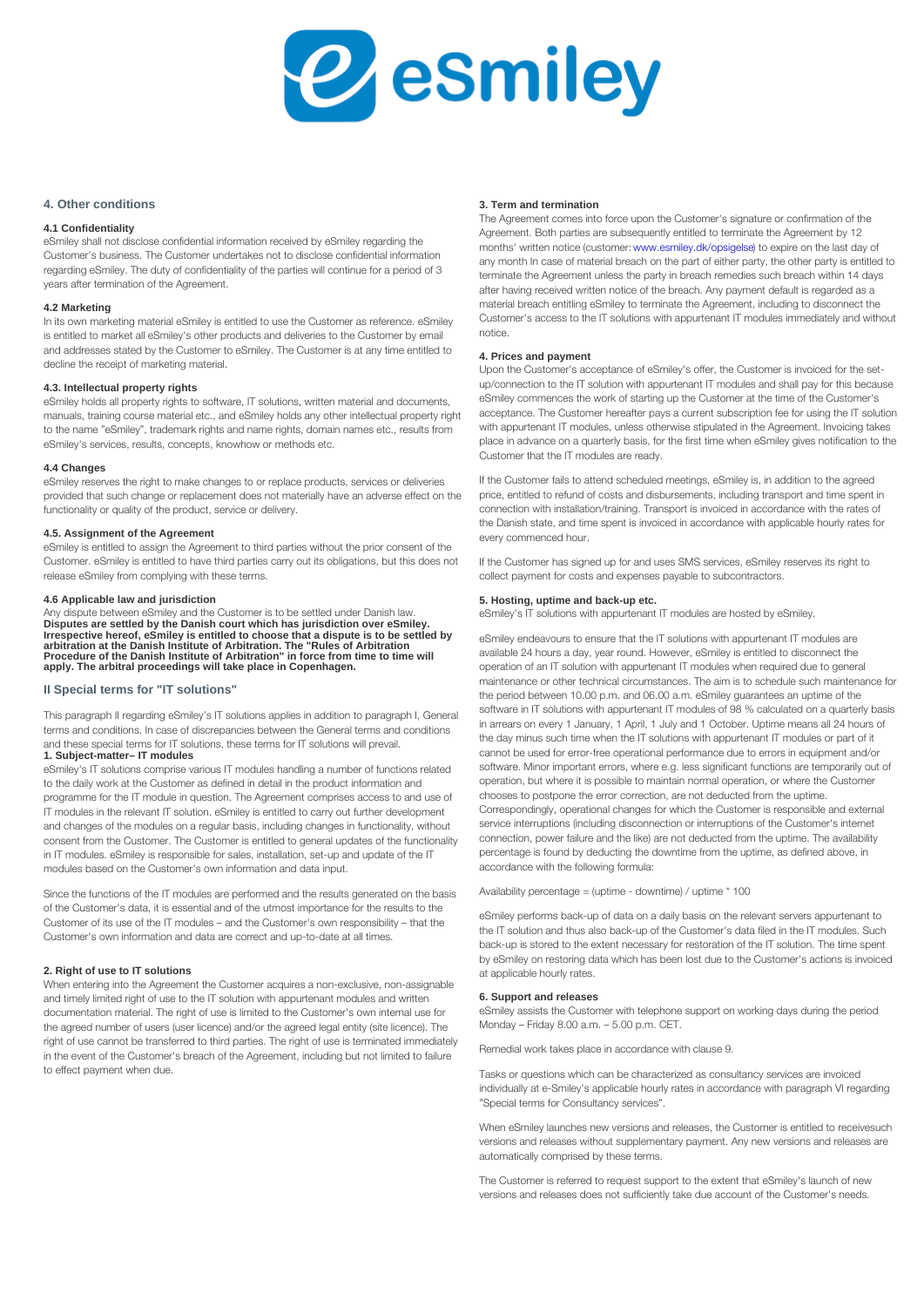

#### **7. The Customer's obligations and responsibility**

It is solely the Customer's responsibility to comply with and fulfil applicable legislation, including requirements from food safety authorities and other authorities, to which the Customer is subject from time to time. eSmiley provides a number of tools in order to facilitate the Customer's work in this respect, but eSmiley underakes no liability for whether the Customer is in compliance with current statutory requirements.

The IT modules and programmes contained in eSmiley's IT solutions, including riskanalysis, checking programmes etc., are only based on the Customer's own information and data. It is the Customer's own duty and responsibility to ensure that the information and data provided by the Customer to eSmiley in connection with the set-up of IT modules are correct, including to ensure that the information is always kept up-to-date in the IT modules. eSmiley is thus not responsible for the Customer's inadequate, incorrect or not updated information.

# **8. Intellectual property rights, software rights and indemnity**

Subject to third party rights, eSmiley holds all copyrights associated with eSmiley's IT solutions, and the Customer only acquires the right of use provided for under the Agreement for the term of the Agreement.

eSmiley holds the copyright and any other rights to the software and is entitled to sublicence this on behalf of third parties. The Customer must respect eSmiley's/third party rights and indemify eSmiley without limitation in terms of value for any claim brought against eSmiley, or which eSmiley is ordered to pay to third parties, including interest and costs, which may arise due to the Customer's breach or ciolation of these rights, including unauthorised transfer or handing-over of the software to third parties.

The Customer is not entitled to break or change potential security codes, and the Customer is not entitled to change or remove specifications in the software or on the media on which the software is delivered regarding rights issues, trademarks etc. The Customer shall ensure that the software is stored so that third parties cannot get access to the software and that the software does not in any other way come into the possession of third parties.

# **9. Remedying of defects**

If, due to circumstances for which eSmiley is responsible, IT modules cannot be used by the Customer, eSmiley will commence remedial work within the same working day, if the problem is reported by the Customer before 12.00 a.m. (noon) CET or no later than in the following working day. Working day means all weekdays except for Saturdays, Sundays and Danish public holidays and Constitution Day (5 June), 31 December and the day of Christmas Eve (24 December). Fault reporting and telephone support takes place Monday – Friday 08.30 a.m. – 04:00 p.m. CET. Remedial work takes place free of charge unless the error or defect is caused by circumstances for which the Customer is responsible. In such case eSmiley reserves the right to invoice its time spent in accordance with the normal rates.

In case of eSmiley's failure to comply with the guaranteed uptime, see clause 5, a proportionate reduction is offered in the payment in the relevant quarter of the year. The reduction is calculated in accordance with the following formula:

Reduction = quarterly price x (A %  $\div$  B %), where A % is the guaranteed uptime, as calculated in accordance with clause 5, and B % is the actual uptime percentage, see clause 5. Example: 12,500 x (98 % ÷ 90 %) = DKK 1,000.

The reduction in the payment cannot exceed 25 % of the amount paid by the Customer for the quarter in question.

# **III Special terms for "Personal data and Data Processing Agreement"**

This paragraph III regarding Personal data and Data Processing Agreement applies in addition to paragraph I, General terms and conditions. In case of discrepancies between the General terms and conditions and these special terms for Personal Data and Data Processing Agreement these terms for Personal Data and Data Processing Agreement will prevail.

#### **Personal data**

eSmiley only processes personal data about the Customer which the Customer gives to eSmiley. eSmiley processes personal data about the Customer in accordance with eSmiley's Personal Data Policy, which you find at esmiley.dk. By entering into the Agreement the Customer also accepts eSmiley's Personal Data Policy.

#### **Data Processing Agreement**

In connection with eSmiley's delivery of IT solution(s) with appurtenant IT modules to the Customer, see paragraph II, and eSmiley's delivery of Training Courses and Consultancy services to the Customer, see paragraphs V and VI, eSmiley processes the personal data which the Customer enters into the IT modules, on behalf of the Customer. On this basis eSmiley and the Customer have entered into the below "Data Processing Agreement", and thus the Customer is the "Data Controller" and eSmiley is the "Data Processor".

The object of the Data Processing Agreement is to ensure that the parties comply with the personal data protection legislation in force from time to time, including in particular (i) the Danish Personal Data Act (Act 2000-05-31 no. 429 with subsequent amendments) and (ii) the Personal Data regulation (Regulation (EU) 2016/679 of the European Parliament and of the Council of 27 April 2016) and (iii) supplementary Danish Data Protection Acts when such acts come into force/take effect.

#### **1. Scope and Instructions**

The Data Processor is hereby authorised to process the personal data set out in clause 2 (hereinafter the "Personal Data") on behalf of the Data Controller on the terms and conditions set out below.

The Data Processor is only entitled to process Personal Data subject to instructions from the Data Controller (the "Instructions"). This Data Processing Agreement constitutes the Instructions unless otherwise explicitly agreed between the parties. The Data Processor is entitled to use all relevant media, including IT systems, unless otherwise separately agreed between the parties.

The Data Processor may process personal data outside the Instructions in cases where such processing is required by EU law or national legislation to which the Data Processor is subject. In such case, the Data Processor shall inform the Data Controller of the reason for such processing without undue delay. To the widest extent possible notification must take place before processing is carried out and must contain a reference to the legal requirements on which the processing is based. However, notification can be omitted if such notification is in contravention of EU law or national legislation.

#### **2. Personal data and purpose**

The Data Processor processes Personal Data on behalf of the Data Controller in connection with the Data Processor's hosting of IT solution(s) with appurtenant IT modules on behalf of the Data Controller and in connection with the Data Processor's provision of support and consultancy services to the Data Controller in connection with the Data Controller's use of the IT solution(s) with appurtenant IT modules. The Data Processer only processes nonsensitive Personal Data, which the Data Controller has registered in the IT modules or has in any other way provided to the Data Processor in connection with the Data Controller's use of the IT solution with appurtenant IT modules or the Data Controller's provision of support and consultancy services.

The Personal Data, which the Data Processor processes on behalf of the Data Controller, comprise:

- First name and surname
- Email
- Telephone number
- Date of birth
- Information regarding passed/failed training courses

Categories of natural persons whose Personal Data are comprised by the Data Processing Agreement are customers.

The Data Controller must explicitly notify the Data Processor in writing if the Data Processor registers confidential or sensitive Personal Data in the IT modules, or in any other way transfers confidential or sensitive personal data to the Data Processor. In such case it is solely the responsibility of the Data Controller to ensure that the Instructions from time to time pursuant to this Data Processing Agreement, including the necessary technical and organisational measures, which the Data Processor must implement in order to ensure an adequate level of security, are adequate and necessary in order to comply with the requirements in applicable EU and national personal data protection legislation.

# **3. The obligations of the Data Processor**

The Data Processor must implement necessary technical and organisational measures to ensure an appropriate level of security in order for the Data Processor's processing of the Personal Data to meet the requirements of the personal data protection legislation in force from time to time.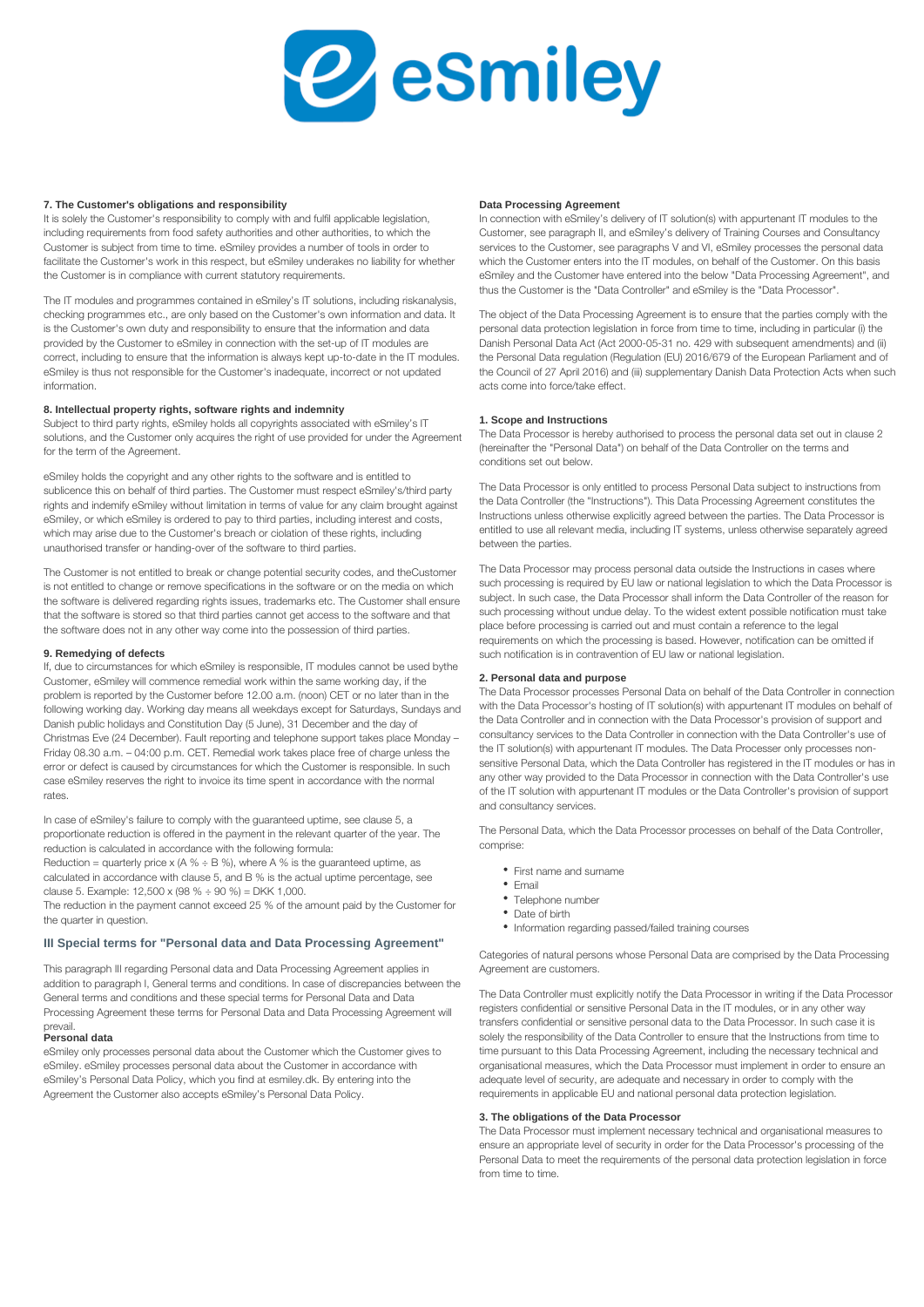

#### **4. Employees**

The Data Processor shall ensure that employees processing Personal Data on behalf of the Data Processor have undertaken a duty of confidentiality and that the employees in question are only processing the Personal Data in accordance with the Instructions. Access to the Personal Data must be limited to those employees for whom it is necessary to process the Personal Data in order to meet the obligations of the Data Processor towards the Data **Controller** 

# **5. Documentation for compliance with obligations**

As regards the Personal Data the Data Processor shall upon written request document to the Data Controller that the Data Processor:

- 1. complies with its obligations under this Data Processing Agreement and the Instructions, and
- 2. complies with the provisions of the personal data protection legislation in force from time to time.

At the written request of the Data Controller the Data Processor shall contribute to and give access to audit.

Audit must be carried out within normal working hours and must be performed with as little inconvenience to the Data Processor as possible. The Data Controller must ensure that its employees and third parties, who are engaged by the Data Controller to carry out the audit, are subject to the same duty of confidentiality as is set out in clause 13. The Data Processor is entitled to payment in accordance with time spent and used on materials for its audit assistance.

#### **6. Security breach**

The Data Processor shall without undue delay inform the Data Controller of any breach of personal data security, if this may lead to accidental or unlawful destruction, loss, alteration, unauthorised disclosure of or access to the Personal Data ("Security Breach").

The Data Processor shall, in so far as it is necessary and reasonable, assist the Data Controller in connection with the fulfilment of the Data Controller's obligations when processing the Personal Data, including in the event of:

- 1. Replies to data subjects when exercising their rights,
- 2. Security breaches,
- 3. Inquiries from supervisory authorities.

The Data Processor is entitled to payment in accordance with time spent and used materials for such assistance.

# **7. The obligations of the Data Controller**

It is the responsibility of the Data Controller that the Instructions are lawful in relation to the personal data protection legislation in force from time to time, and that the Instructions are appropriate in relation to this Data Processing Agreement and the services and deliveries to be delivered by the Data Controller under the Agreement.

# **8. Sub-data processors**

The Data Controller hereby gives its prior general approval that the Data Processor is entitled to use third parties for the processing of the Personal Data ("Sub-data Processors"). At the time of entering into the Data Processing Agreement the Data Processor uses the Sub-data Processor(s) stated on the Data Processor's website. The Data Processor must inform the Data Controller of any alterations herein.

The Data Processor and the Sub-data Processor must enter into a written agreement which imposes the same data protection obligations on the Sub-data Processor as are incumbent on the Data Processor under this Data Processing Agreement. The Sub-data Processor solely processes the Personal Data subject to instructions from the Data Controller.

The Data Processor is directly responsible for the Sub-data Processor's processing of the Personal Data in the same way as if such processing had been carried out by the Data Processor itself under this Data Processing Agreement.

# **9. Transfer to third countries**

The Data Controller hereby gives the Data Processor permission to transfer the Personal Data to countries outside the EU or EEC (a "Third Country"), or to an international organisation, if the EU Commission has recognised that such Third Countries or international organisation have an adequate level of protection, or that the necessary basis for transfer exists, including appropriate safeguards, pursuant to the EU personal data protection legislation in force from time to time.

#### **10. Payment and costs**

The Data Processor is entitled to separate payment in accordance with the time spent and materials for assistance and support to the Data Controller to the extent set out in this Data Processing Agreement.

# **11. Amendment of the Instructions**

Each party is entitled to amend the Instructions if required under current legislation. In such case the parties shall, as far as possible, discuss and if possible agree on the implementation of such amendment including the period of implementation and the costs. However, the Data Processor is entitled to commence implementation of amendments of the Instructions and to ensure that such amendments are implemented if this is necessary in order to comply with current legislation. The Data Processor is entitled to payment of all costs directly connected with amendments of the Instructions, including implementation costs and increased costs for delivery of the Data Processor's other services and deliveries under the Agreement regarding the IT solution.

The Data Processor is exempt from liability for non-delivery of deliveries and services under the Agreement regarding the IT solution to the extent (including in terms of time) that delivery hereof is contrary to the amended Instructions, or delivery in accordance with the amended Instructions is impossible.

# **12. Responsibility and limitation of liability**

The Data Processor excludes any liability for indirect loss and consequential damage, incl. business interruption, loss of goodwill, loss of planned savings and profits, incl. costs for recovering lost profits, loss of interests and data loss.

The Data Processor is further not liable for circumstances which are caused by the Data Controller's non-compliance with this Data Processing Agreement or the EU or national legislation in force from time to time.

The Data Processor's liability for all consolidated claims under the Data Processing Agreement is limited to the total payments due for payment regarding the IT solution for the past 12-month period preceding the wrongful act. If the Data Processing Agreement has not been in force for 12 months, the amount is calculated as the agreed payment for the period during which the Data Processing Agreement has been in force, divided by the number of months, and then multiplied by 12. The following is not covered by the limitation of liability in this clause 11:

- 1. Loss caused by the Data Processor's gross negligence or wilful acts.
- 2. Costs and use of resources in connection with fulfilment of the Data Processor's obligations towards a supervisory authority or the data subjects and fines imposed on the Data Processor by a supervisory authority or a court of law, to the extent that such are caused by the Data Processor's breach.
- 3. Loss suffered by the Data Processor due to the Data Controller's non-compliance with the Data Processing Agreement or the EU or national legislation in force from time to time.

#### **13. Term and termination**

The Data Processing Agreement is to be inforce until either (i) the Agreement regarding the IT solution terminates, or (ii) the Data Processing Agreement is terminated or annulled in accordance with the below provisions.

The Data Processing Agreement can only be terminated or annulled in accordance with the provisions on termination and annulment in the Agreement regarding the IT solution, see Special terms regarding IT solutions, paragraph II, clause 3. Termination or annulment of this Data Processing Agreement can only take place by – and entitles to – simultaneous termination and annulment of the Agreement regarding the IT solution, to the extent that this regards the processing of Personal Data under the Data Processing Agreement.

#### **14. Confidentiality**

Information regarding the content of this Data Processing Agreement, the underlying IT solutions, the business of the other party, which has been categorised as confidential information when being handed over to the receiving party, or which due to its nature or otherwise is clearly to be regarded as confidential, must be processed confidentially and with at least the same care and discretion as the party's own confidential information.

Data, including Personal Data, always constitute confidential information. However, the duty of confidentiality does not apply to information which is or becomes publicly available, without this being caused by a party's breach of its duty of confidentiality, or information which is already in the possession of the receiving party without an equivalent duty of confidentiality or information which has been independently developed by the receiving party.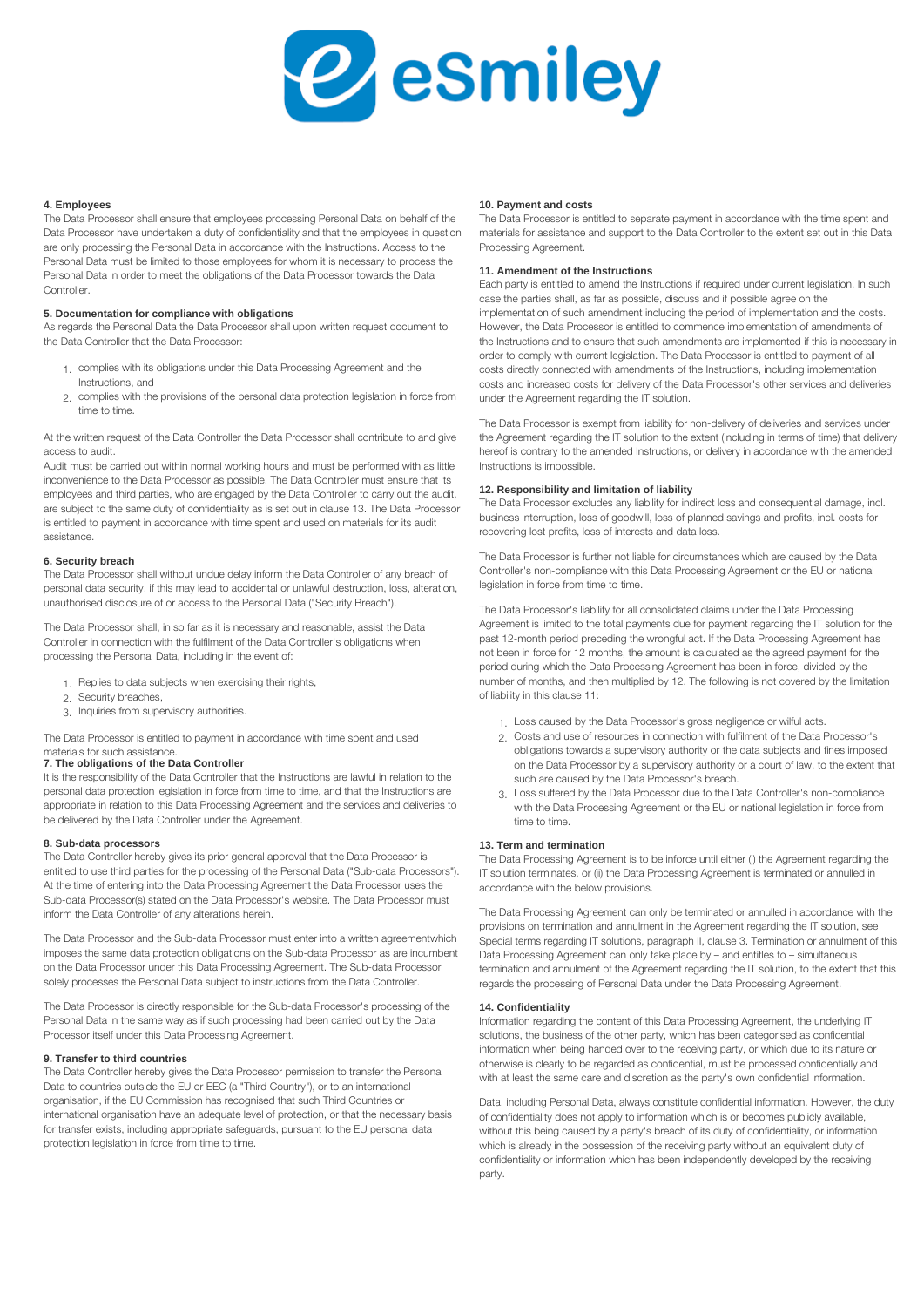

#### **15. Effects of the termination of the Data Processing Agreement**

The Data Processor's authorisation to process the Personal Data on behalf of the Data Controller will lapse upon termination of the Data Processing Agreement whatever the cause.

However, the Data Processor is entitled to continue processing of the Personal Data for a maximum of 24 months after the termination of the Data Processing Agreement, to the extent that this is necessary in order to take necessary statutory measures or if this follows from current legislation. During the same period the Data Processor is entitled to let the Personal Data form part of the Data Processor's normal back-up procedures. During the said period the Data Processor's processing is still to be regarded as taking place in compliance with the Instructions.

The Data Processor and its Sub-data Processor must return all Personal Data which the Data Processor has processed under this Data Processing Agreement to the Data Controller at the termination of the Data Processing Agreement, to the extent that the Data Controller is not already in possession of the Personal Data. The Data Processor shall subsequently erase and delete all personal data on behalf of the Data Controller. The Data Controller is entitled to request adequate documentation for such erasure/deletion having been effected.

# **IV Special terms for "Hardware."**

This paragraph IV regarding eSmiley's sale and delivery of all kinds of

equipment/hardware/products ("Hardware") applies in addition to paragraph I, General terms and conditions. In case of discrepancies between the General terms and conditions and these special terms for Hardware these terms for Hardware will prevail. **1. Delivery and place of delivery**

Delivery takes place to the company address stated by the Customer, unless otherwise agreed in writing. If delivery cannot be carried out due to circumstances on the part of the Customer, the goods will be deposited for the Customer's account and risk at eSmiley's warehouse.

#### **2. Warranty**

The warranty provisions which may be given by eSmiley's sub-contractor/manufacturer will apply to the Hardware.

## **3. Alterations carried out by the Customer and disclaimer of liability**

The Customer shall be liable and eSmiley shall not in any case be liable for any defects in the Hardware caused by i.a. alterations in construction, execution or the like carried out by the Customer, repairs carried out by the Customer or others than eSmiley or eSmiley's authorised service partners.

**eSmiley is not liable for errors in software or software-related errors on the**  Hardware, loss of data and lack of back-up (including in connection with repairs,<br>remedial work and service etc.), incorrect installation/handling, wear and tear,<br>violence, water damage, fire, instable power supply, incorr **application of other connected equipment such as e.g. printers.** 

#### **4. Return**

The Customer cannot return the Hardware or cancel the purchase. If it is specifically agreed that the Hardware may be taken back, the returned consignment must be in an unopened and intact original packing. eSmiley reserves the right to make a deduction of a 15 % return fee and an amount corresponding to the reduction in value of the Hardware by crediting such amount.

### **V Special terms for "Training Courses"**

This paragraph V for eSmiley's sale of training courses applies in addition to paragraph I, General terms and conditions. In case of discrepancies between the General terms and conditions and these special terms for Training Courses these terms for Training Courses will prevail

#### **1. Group training courses**

eSmiley conducts group training courses at eSmiley, Richard Mortensens Vej 61, 3., 2300 København S, unless otherwise stated in the training course material.

Invoice for group training course falls due upon receipt, if there is less than 8 days until the training course is held.

#### **2. Delivery of online training courses**

eSmiley's online training courses are delivered via the internet. The Customer buys and pays for the training courses online, after which point in time the Customer has access to the online training courses until the training course has been passed. However, the access to failed training courses is deleted 12 months after ordering the training course. The Customer 's attention is further drawn to the rules of the Danish Veterinary and Food Administration for due education of staff handling foodstuffs.

# **3. Sold-out or cancelled training courses**

If a training course has been sold out, eSmiley will immediately contact the Customer after having received the registration. The Customer is offered to be put on a waiting list. eSmiley aims at offering the Customer a place on a subsequent training course.

eSmiley reserves the right to cancel training courses if necessary. In case of cancelled training courses the Customer is informed and any paid registration fees are refunded.

# **4. Customer's cancellation of the training courses**

Online training courses cannot be cancelled by the Customer, because the Customer is given immediate access to the training course when ordering it. All training courses require a named course participant in order for the Customer to document to the authorities that the training course has been commenced in due time. Consequently, it is not possible to replace the registered person by another person.

Group training courses can be cancelled against full refund of already paid training course fee, if any, if the Customer cancels the training course no later than 2 days after ordering. In case of cancellation no later than 10 days before the training course is held, eSmiley will refund the amount paid with a deduction of a fee corresponding to 10 % of the training course price. In case of cancellation less than 10 days before the training course is held, eSmiley will refund 50 % of the invoiced/paid amount.

In case of cancellation no later than 4 days before the training course is held, the Customer must pay for the training course in full. However, the Customer may always transfer the place to a third party, if eSmiley is informed of such transfer before commencement of the course.

# **VI Special terms for "Consultancy Services"**

This paragraph VI regarding eSmiley's sale and delivery of all kinds of services (includinge.g. support, maintenance, project management, operational assistance, programme development, modifications, education, preliminary studies, counselling or implementation in connection with delivery of hardware/software etc. hereinafter collectively referred to as the "Consultancy Services")) applies in addition to paragraph I, General terms and conditions. In case of discrepancies between the General terms and conditions and these special terms for Consultancy Services, these terms for Consultancy Services will prevail.